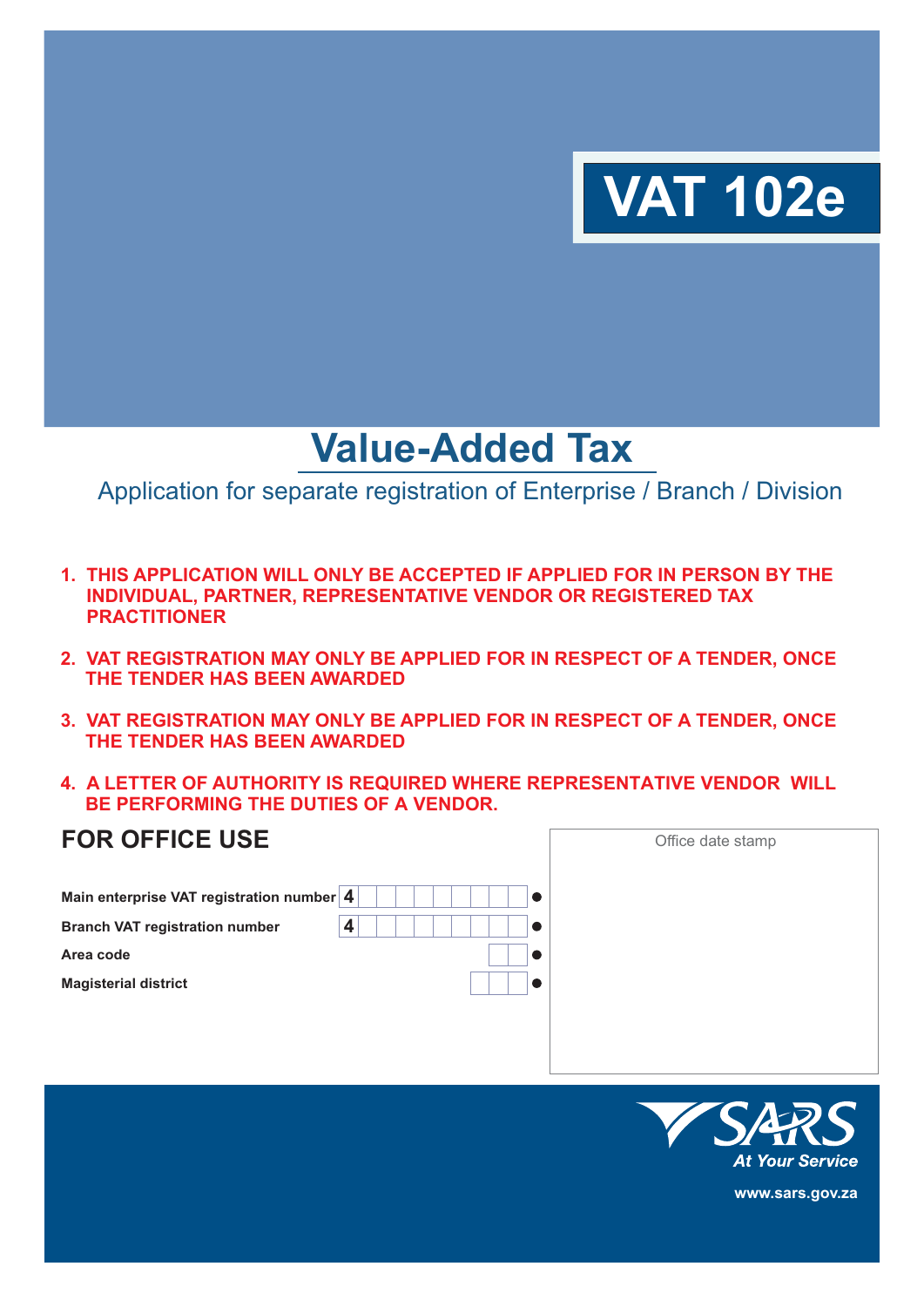**Please use the Quick Reference Guide for the Registration of VAT Vendors to assist you to complete this application. (Your registration may be delayed if you do not complete this application fully)**

| <b>PLEASE USE BLOCK LETTERS</b>                                                                                                                          |   |              |  |                  |             |        |                         |                                                                   |  |  |                 |  |                                                |                            |                |                 |   |             |             |             |           |   |
|----------------------------------------------------------------------------------------------------------------------------------------------------------|---|--------------|--|------------------|-------------|--------|-------------------------|-------------------------------------------------------------------|--|--|-----------------|--|------------------------------------------------|----------------------------|----------------|-----------------|---|-------------|-------------|-------------|-----------|---|
|                                                                                                                                                          |   |              |  |                  |             |        |                         |                                                                   |  |  |                 |  |                                                |                            |                |                 |   |             |             |             |           |   |
| A. Individual<br>B. Partnership / Body of persons<br>C. Company / CC / Shareblock                                                                        |   |              |  |                  |             |        | F. Estate / Liquidation | D. Public authority / Municipality<br>E. Association not for gain |  |  |                 |  | G. Club<br>H. Welfare organisation<br>I. Trust |                            |                |                 |   |             |             |             |           |   |
| Initials (Only if nature of person is individual)                                                                                                        |   |              |  |                  |             |        |                         |                                                                   |  |  |                 |  |                                                |                            |                |                 |   |             |             |             |           |   |
| Legal name (In the case of an<br>individual, only the surname, and in the case<br>of a partnership, company, etc. name of<br>partnership, company, etc.) |   |              |  |                  |             |        |                         |                                                                   |  |  |                 |  |                                                |                            |                |                 |   |             |             |             |           |   |
| Trading or other name                                                                                                                                    |   |              |  |                  |             |        |                         |                                                                   |  |  |                 |  |                                                |                            |                |                 |   |             |             |             |           |   |
| Date of financial year end                                                                                                                               |   |              |  |                  |             |        |                         |                                                                   |  |  |                 |  |                                                |                            |                |                 |   |             | D           | $\mathsf D$ |           | M |
| Preferred language                                                                                                                                       |   |              |  |                  |             |        |                         |                                                                   |  |  |                 |  |                                                |                            | English        |                 |   |             |             |             | Afrikaans |   |
| Income tax reference number                                                                                                                              |   |              |  |                  |             |        |                         |                                                                   |  |  | number          |  | Employees' tax reference                       |                            | $\overline{7}$ |                 |   |             |             |             |           |   |
| Date of birth                                                                                                                                            | C | $\mathsf{C}$ |  | $\mathbb M$<br>M | $\mathsf D$ | $\Box$ |                         |                                                                   |  |  | Identity number |  |                                                |                            |                |                 |   |             |             |             |           |   |
| Registration number of Company / CC / Trust / Fund                                                                                                       |   |              |  |                  |             |        |                         |                                                                   |  |  |                 |  |                                                |                            |                |                 |   |             |             |             |           |   |
| Registration number of Co-operative                                                                                                                      |   |              |  |                  |             |        |                         |                                                                   |  |  |                 |  |                                                |                            |                |                 |   |             |             |             |           |   |
| If not South African resident state country of residence                                                                                                 |   |              |  |                  |             |        |                         |                                                                   |  |  |                 |  |                                                |                            |                |                 |   |             |             |             |           |   |
|                                                                                                                                                          |   |              |  |                  |             |        |                         |                                                                   |  |  |                 |  |                                                |                            |                |                 |   |             |             |             |           |   |
| Passport number                                                                                                                                          |   |              |  |                  |             |        |                         |                                                                   |  |  |                 |  |                                                | FOR OFFICE USE Reason code |                |                 |   |             |             |             |           |   |
| 2. Particulars of enterprise<br>Residential address if<br>individual                                                                                     |   |              |  |                  |             |        |                         |                                                                   |  |  |                 |  |                                                |                            |                |                 |   |             |             |             |           |   |
|                                                                                                                                                          |   |              |  |                  |             |        |                         |                                                                   |  |  |                 |  |                                                |                            |                |                 |   |             | Postal code |             |           |   |
| Home telephone number (for Individuals)                                                                                                                  |   |              |  |                  |             |        |                         |                                                                   |  |  |                 |  |                                                |                            |                | $C$ $D$ $D$ $E$ | Τ | $\mathsf E$ | L           |             |           |   |
| Physical business address of                                                                                                                             |   |              |  |                  |             |        |                         |                                                                   |  |  |                 |  |                                                |                            |                |                 |   |             |             |             |           |   |
| the enterprise                                                                                                                                           |   |              |  |                  |             |        |                         |                                                                   |  |  |                 |  |                                                |                            |                |                 |   |             |             |             |           |   |
|                                                                                                                                                          |   |              |  |                  |             |        |                         |                                                                   |  |  |                 |  |                                                |                            |                |                 |   | Postal code |             |             |           |   |
| Business telephone number                                                                                                                                |   |              |  |                  |             |        |                         |                                                                   |  |  |                 |  |                                                |                            | CODE           |                 | Τ | Ε           | L           |             |           |   |
| Facsimile number                                                                                                                                         |   |              |  |                  |             |        |                         |                                                                   |  |  |                 |  |                                                |                            | C D D          | E               | F | Α           | X           |             |           |   |
| Cellular phone number                                                                                                                                    |   |              |  |                  |             |        |                         |                                                                   |  |  |                 |  |                                                |                            |                |                 |   |             |             |             |           |   |
| E-mail address                                                                                                                                           |   |              |  |                  |             |        |                         |                                                                   |  |  |                 |  |                                                |                            |                |                 |   |             |             |             |           |   |
| Website address                                                                                                                                          |   |              |  |                  |             |        |                         |                                                                   |  |  |                 |  |                                                |                            |                |                 |   |             |             |             |           |   |
| Postal address                                                                                                                                           |   |              |  |                  |             |        |                         |                                                                   |  |  |                 |  |                                                |                            |                |                 |   |             |             |             |           |   |
|                                                                                                                                                          |   |              |  |                  |             |        |                         |                                                                   |  |  |                 |  |                                                |                            |                |                 |   | Postal code |             |             |           |   |
|                                                                                                                                                          |   |              |  |                  |             |        |                         |                                                                   |  |  |                 |  |                                                |                            |                |                 |   |             |             |             |           |   |
| State main activity                                                                                                                                      |   |              |  |                  |             |        |                         |                                                                   |  |  |                 |  |                                                |                            |                |                 |   |             |             |             |           |   |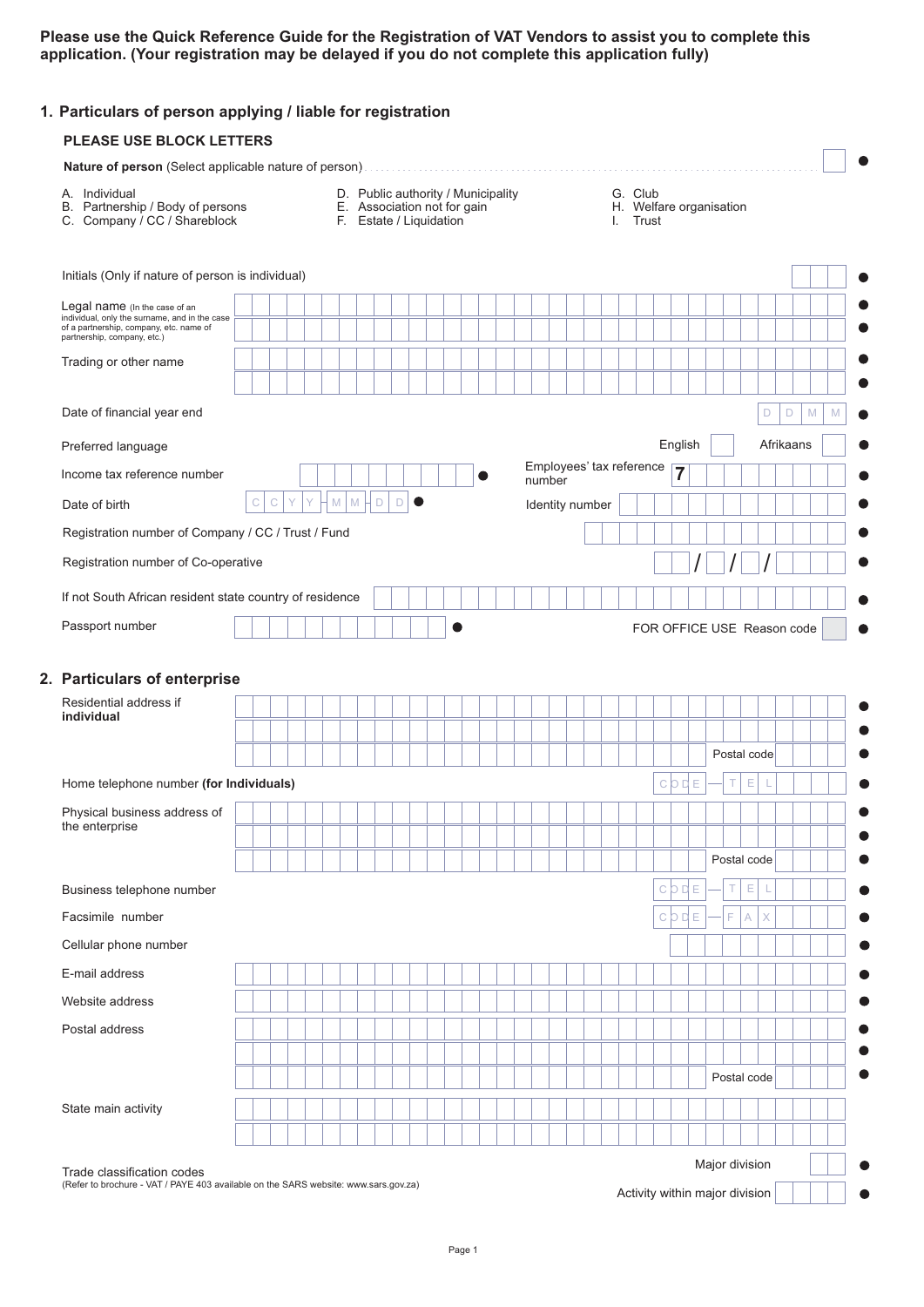### **3. Financial particulars**

Furnish the actual /expected total value of taxable supplies for a period of 12 months as follows:

| <u>I difficit the dotadi /cxpcoted total value of taxable supplies for a j</u>                                               |                                                                                                                                                      |            |                                 |     |            |            |                |     |            |
|------------------------------------------------------------------------------------------------------------------------------|------------------------------------------------------------------------------------------------------------------------------------------------------|------------|---------------------------------|-----|------------|------------|----------------|-----|------------|
| Standard rated supplies                                                                                                      |                                                                                                                                                      |            | R                               |     |            |            |                |     |            |
| Zero rated supplies (including goods and / or services exported to other countries)                                          |                                                                                                                                                      |            | +R                              |     |            |            |                |     |            |
| TOTAL VALUE OF TAXABLE SUPPLIES                                                                                              |                                                                                                                                                      |            | $=$ R                           |     |            |            |                |     |            |
| Total / expected total value of exempt supplies of goods and / or services                                                   |                                                                                                                                                      |            | $\mathsf{R}$                    |     |            |            |                |     |            |
| Is the determination of the value of taxable supplies based on<br>(Indicate with a "x")                                      | actual or                                                                                                                                            |            | expected financial information? |     |            |            |                |     |            |
| State source of financial information used to determine the value of taxable supplies (This is mandatory)                    |                                                                                                                                                      |            |                                 |     |            |            |                |     |            |
|                                                                                                                              |                                                                                                                                                      |            |                                 |     |            |            |                |     |            |
|                                                                                                                              |                                                                                                                                                      |            |                                 |     |            |            |                |     |            |
| Is this a voluntary registration where the actual or expected turnover has or will exceed R50 000                            |                                                                                                                                                      |            |                                 |     |            |            |                | Y/N |            |
| Date on which the enterprise commenced / will commence                                                                       |                                                                                                                                                      |            |                                 |     |            |            | M              | M   | D          |
| Date on which the person became / will become liable for registration                                                        |                                                                                                                                                      |            |                                 |     |            |            | M              |     |            |
| <b>Tax Periods</b>                                                                                                           |                                                                                                                                                      |            |                                 |     |            |            |                |     |            |
| Mark 1 option with an "X":                                                                                                   |                                                                                                                                                      |            |                                 |     |            |            |                |     |            |
| • The tax periods of two months                                                                                              |                                                                                                                                                      |            |                                 |     |            |            |                |     |            |
| • Monthly tax periods if total value of taxable supplies exceed R30 million                                                  |                                                                                                                                                      |            |                                 |     |            |            |                |     |            |
| • The tax periods of six months (only applicable to farming where taxable supplies for 12 months do not exceed R1,5 million) |                                                                                                                                                      |            |                                 |     |            |            |                |     |            |
| • Individual                                                                                                                 |                                                                                                                                                      |            |                                 |     |            |            | <b>FEB</b>     |     | <b>AUG</b> |
| • Company / CC financial year end                                                                                            |                                                                                                                                                      |            |                                 |     |            |            |                |     |            |
| JULY<br><b>JAN</b><br><b>FEB</b><br><b>AUG</b><br><b>MAR</b>                                                                 | <b>SEPT</b>                                                                                                                                          | <b>APR</b> |                                 | OCT | <b>MAY</b> | <b>NOV</b> | <b>JUNE</b>    |     | <b>DEC</b> |
| The tax periods of twelve months ending on financial year-end                                                                |                                                                                                                                                      |            |                                 |     |            |            |                |     |            |
| (Only Trusts and Companies deriving income solely from the activities of letting of fixed property, renting of movable       |                                                                                                                                                      |            |                                 |     |            |            |                |     |            |
| goods or the administration or management of companies which are connected persons in relation to the vendor.)               |                                                                                                                                                      |            |                                 |     |            |            |                |     |            |
| The tax periods of four months if taxable supplies for any 12 months do not exceed R1,5 million.                             |                                                                                                                                                      |            |                                 |     |            |            |                |     |            |
|                                                                                                                              |                                                                                                                                                      |            |                                 |     |            |            | For office use |     |            |
| <b>Accounting basis</b>                                                                                                      |                                                                                                                                                      |            |                                 |     |            |            |                |     |            |
|                                                                                                                              |                                                                                                                                                      |            |                                 |     |            |            |                |     |            |
| One of the following may be chosen namely:<br>Invoice basis                                                                  |                                                                                                                                                      |            |                                 |     |            |            |                |     |            |
| Payments basis                                                                                                               | The Payments basis may only be chosen by a:                                                                                                          |            |                                 |     |            |            |                |     |            |
|                                                                                                                              | - Public Authority, Municipality or Association not for gain.<br>- A natural person with total taxable supplies of less than R2.5 million per annum. |            |                                 |     |            |            |                |     |            |
|                                                                                                                              |                                                                                                                                                      |            |                                 |     |            |            |                |     |            |

## **4. Particulars of two partners / members / directors / shareholders / trustees**

| <b>Initials</b>                                    |                            |
|----------------------------------------------------|----------------------------|
| Surname / Company /<br>Close Corporation name      |                            |
| Income tax reference number                        | Identity number            |
| Registration number of Company / CC / Trust / Fund |                            |
| Country of residence                               |                            |
| Passport number<br>(non-resident)                  | FOR OFFICE USE Reason code |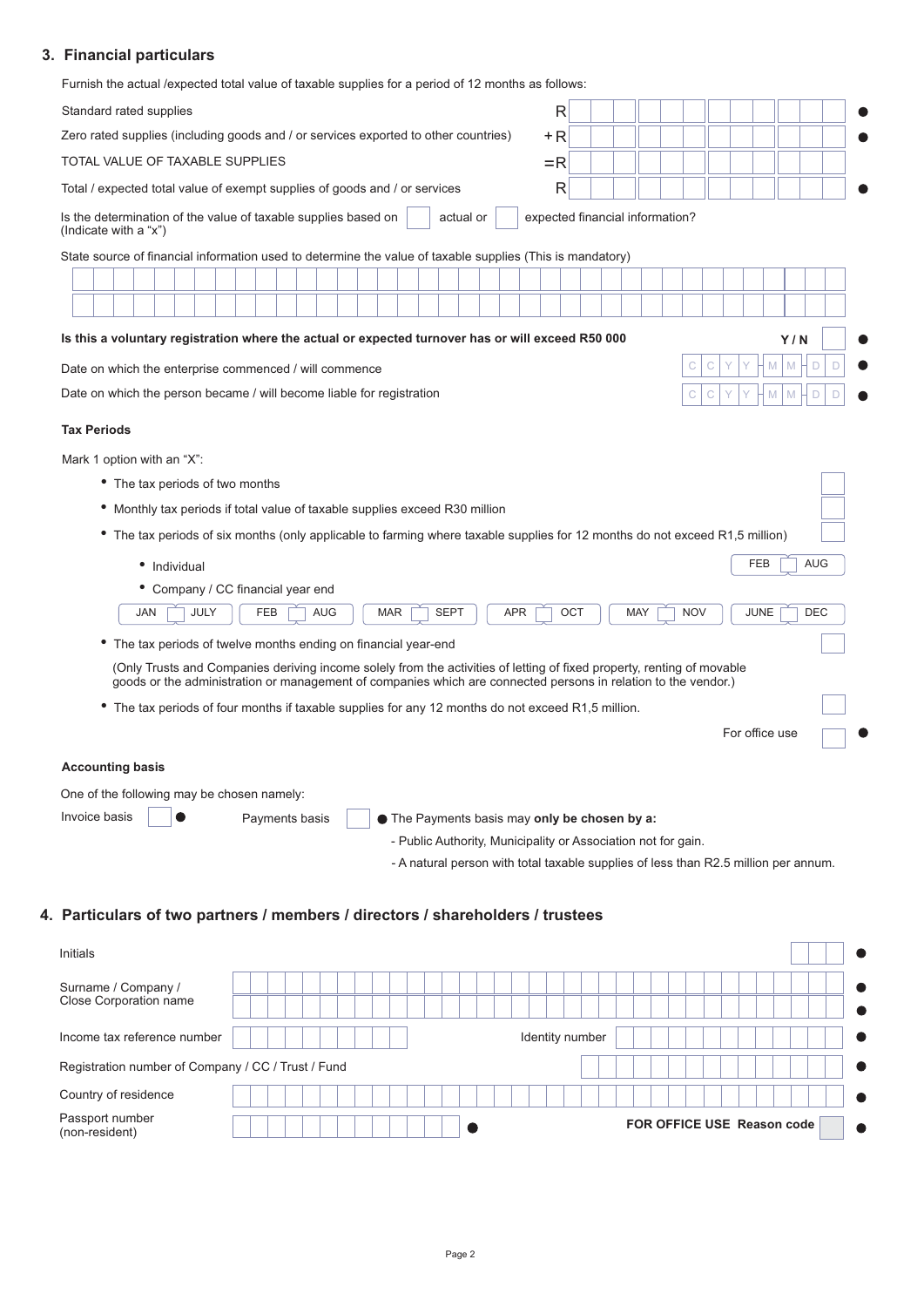| Initials                                           |                 |                            |
|----------------------------------------------------|-----------------|----------------------------|
| Surname / Company /<br>Close Corporation name      |                 |                            |
| Income tax reference number                        | Identity number |                            |
| Registration number of Company / CC / Trust / Fund |                 |                            |
| Country of residence                               |                 |                            |
| Passport number<br>(non-resident)                  |                 | FOR OFFICE USE Reason code |

#### **5. Particulars of representative vendor**

**The representative vendor is a natural person residing in South Africa who is, in terms of section 46 of the VAT Act 89 of 1991 responsible for performing the duties of the vendor as required by the relevant Tax Acts. (Not applicable to individuals except if the individual is not a SA resident)**

| Initials                  |                |                |                                                              |              |                |                                                                |           |
|---------------------------|----------------|----------------|--------------------------------------------------------------|--------------|----------------|----------------------------------------------------------------|-----------|
| Surname                   |                |                |                                                              |              |                |                                                                |           |
|                           |                |                |                                                              |              |                |                                                                |           |
| Capacity                  | Public Officer | $\overline{2}$ | Trustee / Curator / Liquidator /<br>Executor / Administrator | 3<br>Partner | 4<br>Treasurer | Accounting Officer for<br>5<br>Municipality / Public authority | $\bullet$ |
| Physical address in South |                |                |                                                              |              |                |                                                                | $\bullet$ |
| Africa                    |                |                |                                                              |              |                |                                                                |           |
| (not postal box number)   |                |                |                                                              |              |                |                                                                | o         |
|                           |                |                |                                                              |              |                | Postal code                                                    |           |
| Contact telephone number  |                |                |                                                              |              |                | Е<br>T.<br>Е<br>C                                              |           |
| Cellular phone number     |                |                |                                                              |              |                |                                                                |           |
| E-mail address            |                |                |                                                              |              |                |                                                                |           |
| ID / Passport number      |                |                |                                                              |              |                |                                                                |           |

**Representative vendors must ensure that they are familiar with the provisions of the relevant Tax Acts.**

#### **6. Particulars of external auditor / bookkeeper / accountant / tax practioner (Where applicable**)

| Initials                             |  |  |  |  |  |  |  |  |  |  |  |  |              |   |     |    |             |  |  | O         |
|--------------------------------------|--|--|--|--|--|--|--|--|--|--|--|--|--------------|---|-----|----|-------------|--|--|-----------|
| Surname / Company name               |  |  |  |  |  |  |  |  |  |  |  |  |              |   |     |    |             |  |  | œ         |
|                                      |  |  |  |  |  |  |  |  |  |  |  |  |              |   |     |    |             |  |  | $\bullet$ |
| Postal address                       |  |  |  |  |  |  |  |  |  |  |  |  |              |   |     |    |             |  |  | $\bullet$ |
|                                      |  |  |  |  |  |  |  |  |  |  |  |  |              |   |     |    |             |  |  | $\bullet$ |
|                                      |  |  |  |  |  |  |  |  |  |  |  |  |              |   |     |    |             |  |  | $\bullet$ |
|                                      |  |  |  |  |  |  |  |  |  |  |  |  |              |   |     |    | Postal code |  |  | $\bullet$ |
| Practice number                      |  |  |  |  |  |  |  |  |  |  |  |  |              |   |     |    |             |  |  | $\bullet$ |
| Tax Practitioner registration number |  |  |  |  |  |  |  |  |  |  |  |  |              |   | PR- |    |             |  |  |           |
| Contact telephone number             |  |  |  |  |  |  |  |  |  |  |  |  | C <b>D</b> D | Е |     | T. | Е           |  |  | $\bullet$ |
| Cellular phone number                |  |  |  |  |  |  |  |  |  |  |  |  |              |   |     |    |             |  |  |           |
| E-mail address                       |  |  |  |  |  |  |  |  |  |  |  |  |              |   |     |    |             |  |  |           |